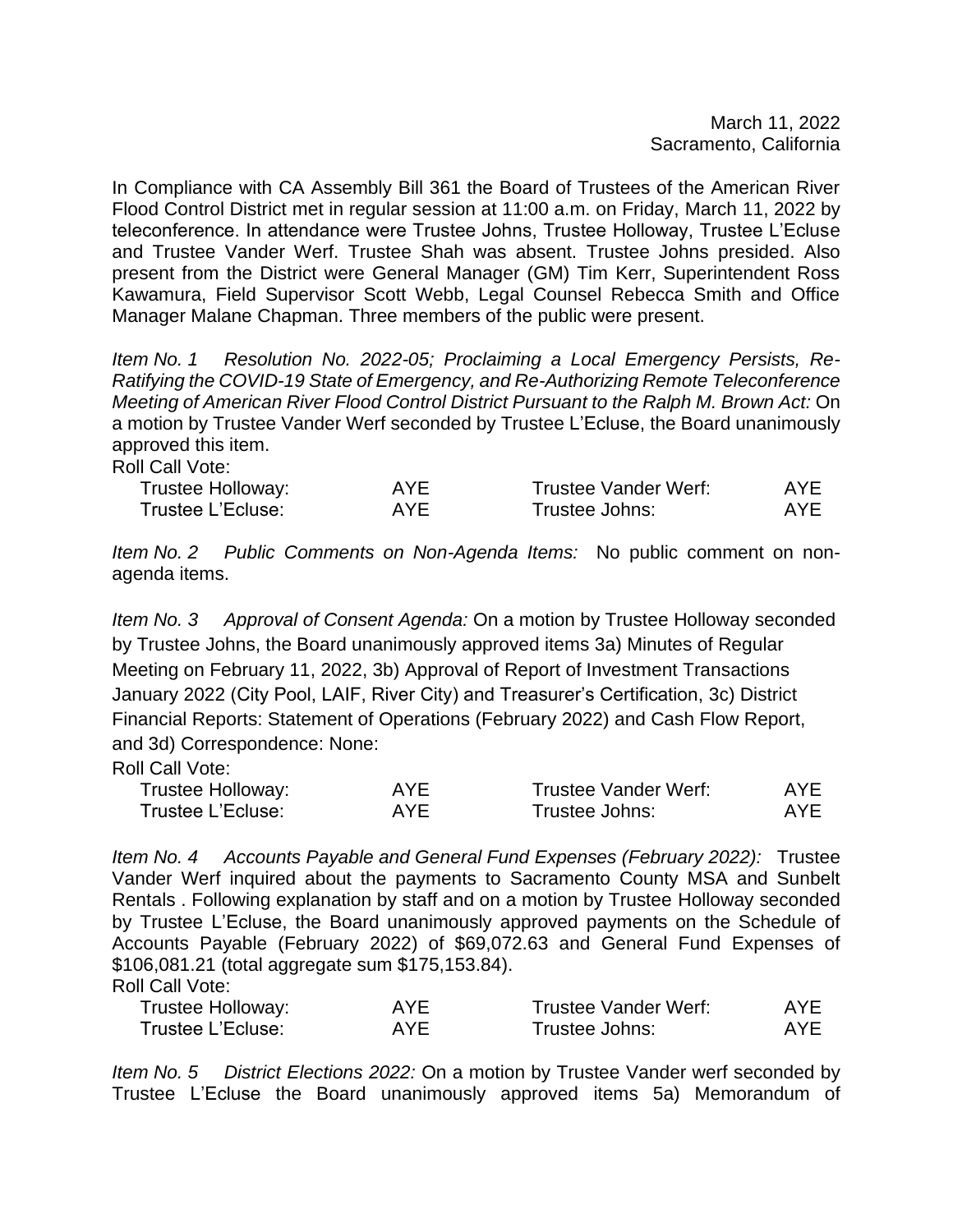Understanding (MOU) with Sacramento County Elections and 5b) Resolution 2022-06: Calling General Election.

|  |  | Roll Call Vote: |
|--|--|-----------------|
|--|--|-----------------|

| Trustee Holloway: | AYF | <b>Trustee Vander Werf:</b> | AYE |
|-------------------|-----|-----------------------------|-----|
| Trustee L'Ecluse: | AYF | Trustee Johns:              | AYF |

*Item No. 6 Resolution No. 2022-07; Adopting the Sacramento County Local Hazard Mitigation Plan Update:* Following explanation by staff and on a motion by Trustee L'Ecluse seconded by Trustee Vander Werf, the Board approved the District's participation in the Local Hazard Mitigation Plan. Roll Call Vote:

| Trustee Holloway: | AYE | Trustee Vander Werf: | <b>AYE</b> |
|-------------------|-----|----------------------|------------|
| Trustee L'Ecluse: | AYF | Trustee Johns:       | <b>AYE</b> |

*Item No. 7 Proposals for District Transition to By-District Elections: a) Redistricting Insights and b) SCI Consulting Group:* GM Kerr informed the Board that the District received two proposals. The Board would like to invite both companies to attend the April Board Meeting to answer questions before a decision is made. The proposals were received and filed by the Board. No action was taken on this item.

*Item No. 8 Lathrop Way Encampments Cleanup Assistance:* GM Kerr briefed the Board on the District's efforts to work with the city and the police however he is still running into issues on if the parcel is publicly held or private. GM Kerr informed the Board that the District was approached by a local private security company. Also, discussed a contract to use Forensiclean to aid in cleaning up the waste that has been left behind. Legal Counsel Smith advised the Board that the District's primary responsibility is levee maintenance and flood control. Occasional walking is no problem but excessive activities on this parcel prohibit the District from following its mission. The courts are currently working on better understanding the private vs public land use. Trustee Johns directed staff to gather cost comparisons between the security company the city utilities uses and the one that approached the District and as well as their scope of work. Also, directed Legal Counsel Smith to continue to work with the city lawyers and to report back at the next months meeting. Trustee Johns motioned that the District proceed with a contract with Forensiclean to pickup general and hazardous waste on the parcel seconded by Trustee Holloway. Business Owner, Amy Dender informed the Board that the business owners would be very happy to split the costs of cleanup with the District.

Roll Call Vote:

| Trustee Holloway: | <b>AYE</b> | Trustee Vander Werf: | AYE. |
|-------------------|------------|----------------------|------|
| Trustee L'Ecluse: | AYF        | Trustee Johns:       | AYE  |